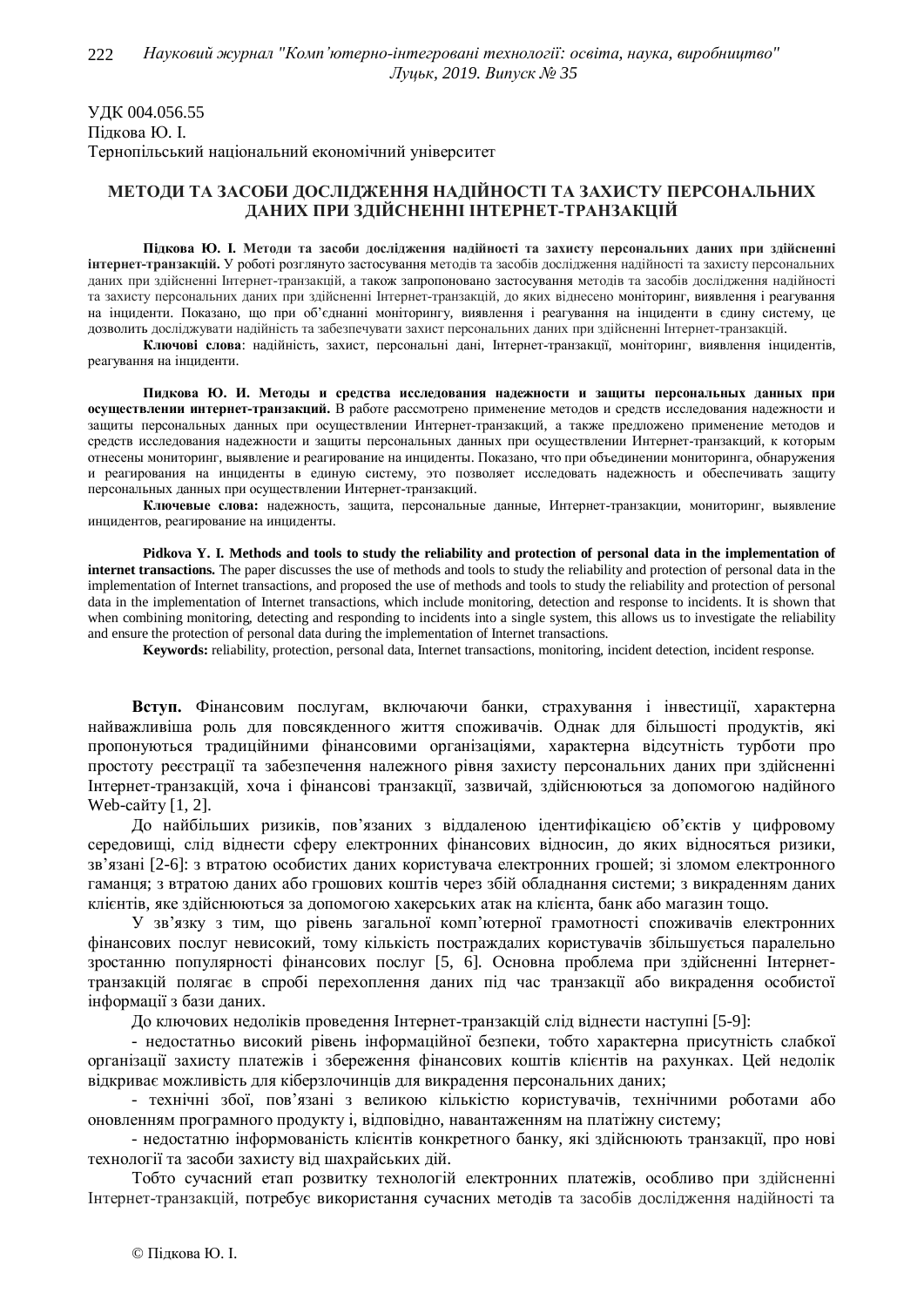захисту персональних даних. Хоча технології захисту інформації також стрімко розвиваються, але існує необхідність у подальшому дослідженні надійності та захисту персональних даних при злійсненні Інтернет-транзакцій.

## Аналіз попередніх досліджень.

У роботі [1], автором виконано класифікацію за призначенням методів криптографічного захисту документообігу.

Автором роботи [2] розглянуто забезпечення безпеки інформації при використанні пластикових карток за допомогою технології 3-D Secure, а за допомогою цієї ж технології у роботі [3] розглянуто протокол захисту електронних платежів. Розподілену систему по виявленню шахрайських платежів розглянуто в [4].

Сучасним принципам побудови захищених інтелектуальних мереж, призначених для використання у системах забезпечення економічної безпеки з організацією процесів розробки ПО присвячені роботи [5-7].

У роботах [8, 9] приведені особливості захисту електронних платіжних систем у мережі Інтернет.

Далі, розглянемо існуючі методи та засоби дослідження надійності та захисту персональних даних при злійсненні Інтернет-транзакцій.

До відомих засобів захисту інформації в банківській організації відносяться [7, 10]: апаратні і програмні.

До апаратних засобів захисту інформації відносяться [7]: USB-токени; смарт-карти; SecretNet; «Страж NT» тощо. До програмних засобів захисту інформації відносяться: технологія 3D-Secure; ПЗ з двухфакторною аутентифікацією; Протокол HTTPS; Міжмережеві екрани тощо.

З метою забезпечення безпеки при здійсненні Інтернет-транзакцій застосовуються два методи [4, 5, 7]:

- в системі на основі особистого ідентифікаційного номера / номера транзакції (PIN / TAN) PINкод являє собою пароль, який використовується для входу в систему, а TAN – це одноразові паролі для пілтвердження транзакцій. Розполіл номерів транзакцій (TAN) може злійснюватися різними способами. Найбільш поширений – це відсилання списку номерів ТАN користувачеві онлайнових банківських послуг електронною поштою. Найбільш безпечний спосіб використання номерів ТАN – це їх генерація в міру необхідності за допомогою секретного ключа. В цьому випадку номера TAN генеруються за допомогою ключа в залежності від часу і унікального секретного коду, що зберігається в секретному ключі (двухфакторна аутентифікація). Надання онлайнових банківських послуг за допомогою номерів PIN / TAN зазвичай здійснюється через WEB-браузер з використанням захищених з'єднань по протоколу безпечних з'єднань (SSL), завдяки якому відсутня необхідність додаткового шифрування;

- в системі передача номерів ТАN для користувача онлайнових банківських послуг здійснюється відправкою повідомлень SMS з номером TAN поточної банківської транзакції на мобільний телефон користувача, що працює за стандартом GSM. У тексті SMS, зазвичай, наводиться сума і докладна інформація про транзакції; номер ТАN є чинним лише на короткий час. Послуга «TAN через SMS» використовується в банках багатьох країн, зокрема Німеччини, Австрії та Нідерландів, оскільки вважається, що даний спосіб забезпечує високий рівень безпеки.

Крім того, існує різновид онлайн-банкінгу на основі підпису, в якому всі транзакції завіряються підписом і шифруються [2, 7]. Ключі для генерації підпису та шифрування можуть зберігатися на смарт-картах або на будь-якому іншому пристрої зберігання даних в залежності від конкретної системи реалізації.

Цдентифікацію при проведенні Інтернет-транзакцій з використанням банківських облікових даних можна розділити на 2 види, в яких [3, 5]:

- використовуються електронні засоби платежу (банківська карта);

- використовуються облікові дані системи банк-клієнт.

Безпечній електронній фінансовій транзакції повинні пред'являтися такі вимоги [4, 7]:

- цілісність і авторизація;

- конфіденційність;
- готовність і надійність.

При здійсненні Інтернет-транзакцій взаємодія у системі «банк-клієнт» може здійснюватися, в тому числі, шляхом направлення клієнтові SMS на номер мобільного телефону. Для підвищення безпеки в усьому світі широко поширений спосіб двухфакторної ідентифікації, коли ідентифікація і аутентифікація клієнта здійснюється одночасно за допомогою номера мобільного оператора і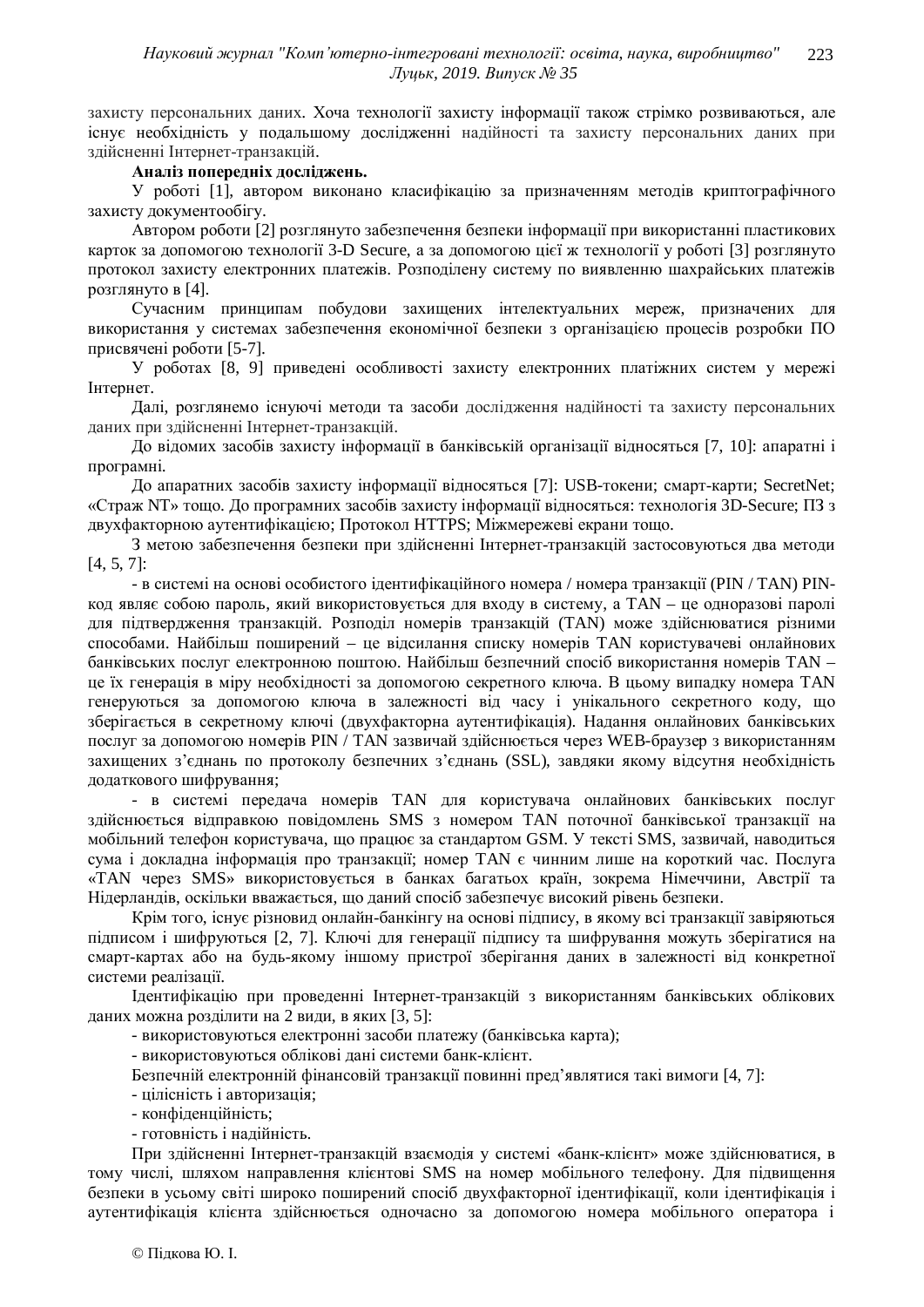направленням одноразового пароля на вказаний номер. За допомогою такої ілентифікації виконуються транзакий в сфері банківських послуг і взаємолії клієнтів і крелитних організацій [3].

Існуючі в ланий час інформаційні системи ілентифікації і аутентифікації є централізованими [2, 7]. Недоліком такої системи є її вразливість. Децентралізовані системи ідентифікації по суті представляють собою сукупність розподілених реєстрів даних. Децентралізований реєстр даних може містити інформацію будь-якого роду, однак характерною особливістю є те, що копії реєстру зберігаються одночасно у всіх його користувачів і автоматично оновлюються. Надійність системи забезпечують криптографічні алгоритми, завдяки яким внесений до реєстру запис неможливо видалити або підробити [1, 3]. Легітимність додавання нових записів досягається алгоритмами, які відрізняються від системи до системи, але виконують одну і ту ж функцію: не допустити технічної можливості спотворення даних (наприклад, через комп'ютерний збій або злий умисел). Розподілені реєстри більш захищені від кібератак, тому що замість однієї бази даних вони представляють собою безліч копій однієї і тієї ж бази даних, і таким чином, щоб бути успішною, кібератака повинна бути проведена на всі копії одночасно. Технологія також є стійкою для несанкціонованої зміни або злому, оскільки учасники мережі відразу ж виявлять зміни в одній з частин реєстру. Додатково до цього методи, використовувані для захисту і поновлення інформації, передбачають, що учасники можуть ділитися даними і бути впевненими, що всі копії реєстру збігаються один з одним в будь-який момент часу. У зв'язку з тим, що концепція розподілених реєстрів є досить новою, хоча вже використовується бізнесом, в даний час, як в зарубіжних країнах, так і в Україні, відсутня достатне і необхідне правове регулювання ідентифікації і аутентифікації на основі децентралізованих систем.

Регулювання питань транскордонної передачі персональних даних, включаючи ідентифікаційну інформацію, на міжнародному рівні проводиться на основі Конвенції про захист осіб у відношенні автоматизованої обробки персональних даних (ETS N 108) (укладена в Страсбурзі 28.01.1981).

Слід також зазначити, що найбільш поширений варіант шахрайства при здійсненні платежів в мережі Інтернет є фішинг, спрямований на отримання доступу до конфіденційних даних користувачів – логінів і паролів [3, 7]. Таке може лосягатися шляхом провелення масових розсилок електронних листів і особистих повідомлень від імені банків, великих Інтернет-магазинів. З метою мінімізації таких ризиків необхідно розробити системи дослідження надійності з управління ризиками, які пов'язані з електронними платежами, в тому числі з Інтернет-транзакціями.

Постановка проблеми. У роботі необхідно розглянути і запропонувати застосування методів та засобів дослідження надійності та захисту персональних даних при здійсненні Інтернет-транзакцій.

Результати досліджень. До основних методів дослідження і захисту персональних даних при здійсненні Інтернет-транзакцій слід віднести: моніторинг, виявлення і реагування на інциденти. Ці методи включають заходи, що вживаються для виявлення підозрілих дій, в першу чергу на підставі інформації про різні події; заходи по виявленню загроз на ранній стадії розглядаємого процесу; а також заходи, що вживаються для розпізнавання загроз при виявленні тих чи інших підозрілих дій.

Метод моніторингу являє собою комплексну систему виявлення загроз щодо захисту персональних даних при здійсненні Інтернет-транзакцій, який допомагає відстежити різні дії шляхом пошуку аномальних відхилень у поведінці і діях користувачів на прикладному рівні, а також на рівні системи, бази даних або мережі. Крім того, така комплексна система буде спостерігати за тим, що відбувається в рамках окремих рахунків і між різними рахунками, використовуючи будь-які канали, доступні користувачам. Такий метод дослідження і захисту персональних даних при здійсненні Итернет-транзакцій також допомагає відслідковувати і аналізувати поведінку користувачів або акаунтів і пов'язані з цим транзакції, і дозволяє виявляти аномальну поведінку, використовуючи правила або статистичні моделі. Крім того, метод дослідження і захисту персональних даних при здійсненні Інтернет-транзакцій може (в оптимальним варіанті) використовувати безперервно оновлюючі профілі і облікові записи користувачів, а також тимчасових груп, порівнюючи транзакції і виявляючи серед них підозрілі. Зокрема, для ретельного відстеження внутрішніх дій щодо захисту персональних даних при здійсненні Інтернет-транзакцій необхідний моніторинг привілейованих користувачів інформаційних технологій, які можуть безпосередньо вносити зміни в файли і дані, на відміну від тих, які використовують звичайні призначені для користувача програми.

Виявлення в методі дослідження і захисту персональних даних при здійсненні Інтернеттранзакцій представляє систему виявлення випадків загроз, яка здатна обробляти, розбивати на частини і аналізувати великі обсяги даних з використанням складних взаємозв'язків і сортування за правилами, що визначаються комерційними організаціями (банками), з метою запобігання загрозам. Такий метод дослідження і захисту персональних даних при здійсненні Інтернет-транзакцій може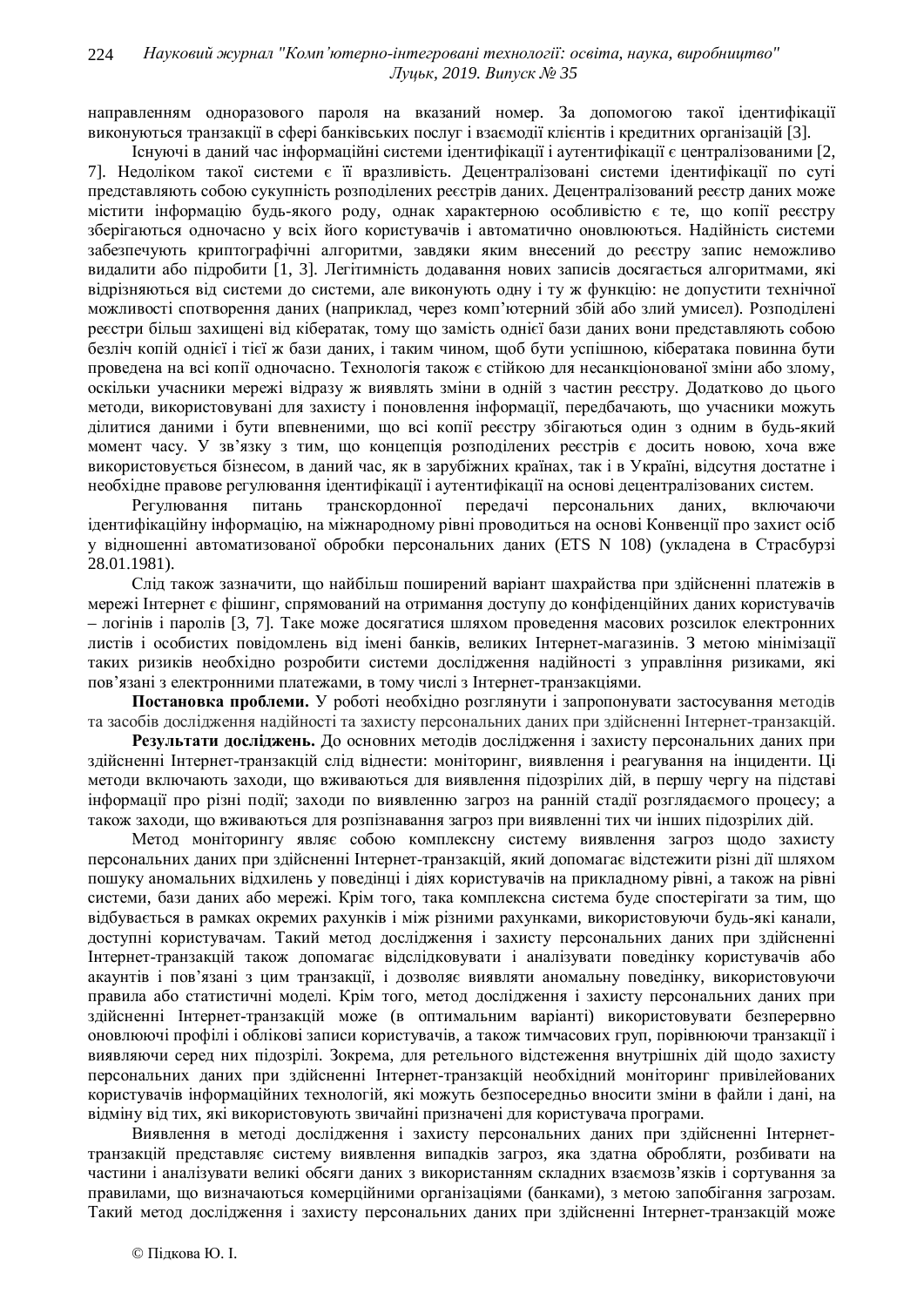використовуватися для виявлення загроз з боку як внутрішніх зловмисників (наприклад, співробітників), так і зовнішніх (наприклад, клієнтів). Для підтримки функцій виявлення загроз система виявлення, лослілження і захисту персональних даних при злійсненні Інтернет-транзакцій може і повинна класифікувати різні об'єкти, такі як користувачі, облікові записи, домашні господарства, персональні комп'ютери, мобільні телефони та інтерактивні термінали, з метою виявлення аномальної поведінки даного об'єкта при виконанні транзакції. У разі виявлення загроз застосовується політика на основі правил, що базується на людських судженнях і знаннях, а також на математичних моделях прогнозування, які допомагають оцінити ймовірність дій щодо захисту персональних даних при здійсненні тієї чи іншої Інтернет-транзакції.

При дослідженні і захисту персональних даних при здійсненні Інтернет-транзакцій має бути присутнім реагування (на випадки загроз), тобто при виявленні підозрілої активності система даного методу повинна реагувати на підозрілі дії і приймати різні запобіжні заходи, такі як блокування облікового запису або обмін інформацією.

Комбінації моніторингу та аналізу при дослідженні і захисту персональних даних при здійсненні Інтернет-транзакцій повинні відповідати найбільшою мірою рівнів ризиків з визначенням можливостей по реалізації і підтримці технологій забезпечення безпеки.

Архітектура системи дослідження і захисту персональних даних при здійсненні Інтернеттранзакцій повинна включати операції і компоненти. У разі ідеального варіанту, система дослідження і захисту персональних даних при здійсненні Інтернет-транзакцій повинна запускати моніторинг всього сеансу роботи з моменту первинного входу користувача в систему. При цьому система виконує операції з протидії загроз по розкриттю персональних даних при здійсненні Інтернеттранзакцій, тобто виконує моніторинг і можливе реагування на загрози.

Під час виконання процедури введення логіна і пароля, аутентифікації і авторизації в системі захисту персональних даних при здійсненні Інтернет-транзакцій з метою перевірки в звичайній ситуації, аналізу піддається процедура першого входу в систему. Далі досліджувані облікові дані, зібрані в процесі входу в систему захисту персональних даних при здійсненні Інтернет-транзакцій, порівнюються з інформацією, що знаходиться в базі облікових даних користувачів (імена користувачів і паролі), IP-адресою, базою даних профілів поведінки користувачів тощо. У результаті такої процедури визначається кількісний показник ризику. Виконання авторизації з метою перевірки відбувається згідно з правилами аутентифікації, що визначені у базі облікових даних. В системі захисту персональних даних при здійсненні Інтернет-транзакцій така база може розширюватися шляхом додавання нових правил.

В системі дослідження та захисту персональних даних при здійсненні Інтернет-транзакцій після авторизації користувача виявляються випадки погроз і проводиться збір інформації з різних джерел (тобто мереж, служб систем і на основі аутентифікації). Виявлення загроз в системі відбувається при аналізі даних, отриманих від компонента, який відповідає за моніторинг таких випадків. При виявленні високого рівня ризику загроз захисту персональних даних при здійсненні Інтернеттранзакцій, компонент, який відповідає за протидію таким загрозам, запитує більш серйозну перевірку для користувача, який увійшов в систему. Отримані рішення з питань загроз повинні відправлятися назад до бази даних. Тобто виконується формування самонавчальної замкнутої системи по дослідженню і захисту персональних даних при здійсненні Інтернет-транзакцій, яка дозволяє поліпшити її експлуатаційні характеристики на наступному етапі роботи.

В системі дослідження та захисту персональних даних при здійсненні Інтернет-транзакцій повинен бути компонент, який відповідає за адміністрування та підготовку звітів, що дозволить більш детально вивчити загрози і більш ефективно виконувати управління. Такий компонент відкриває можливість користувачам системи виконувати безперешкодний аналіз і складати звіти за функціональними характеристиками, виявляти протиріччя в оцінці або доступі, визначати елементи системи, які можна вдосконалити, а також відстежувати дії користувачів і експлуатаційні показники системи. Крім того, за допомогою засобів підготовки звітів може бути забезпечено наочне уявлення докладної інформації про характеристики системи захисту персональних даних при здійсненні Інтернет-транзакцій для фахівців, які займаються аналізом випадків загроз.

Архітектура системи дослідження і захисту персональних даних при здійсненні Інтернеттранзакцій повинна включати види, що пов'язані: з модулями виявлення випадків погроз, які повинні бути вбудовані в сервер додатків (наприклад, WEB-сервер); з прослуховуванням і / або моніторингом онлайн-додатків; з програмними інтерфейсами для успадкованих додатків.

До найбільш важливих факторів, які визначають ефективність додатків, слід віднести правила і процеси, що відображають діяльність організації (наприклад, Інтернет-магазину). Для модуля